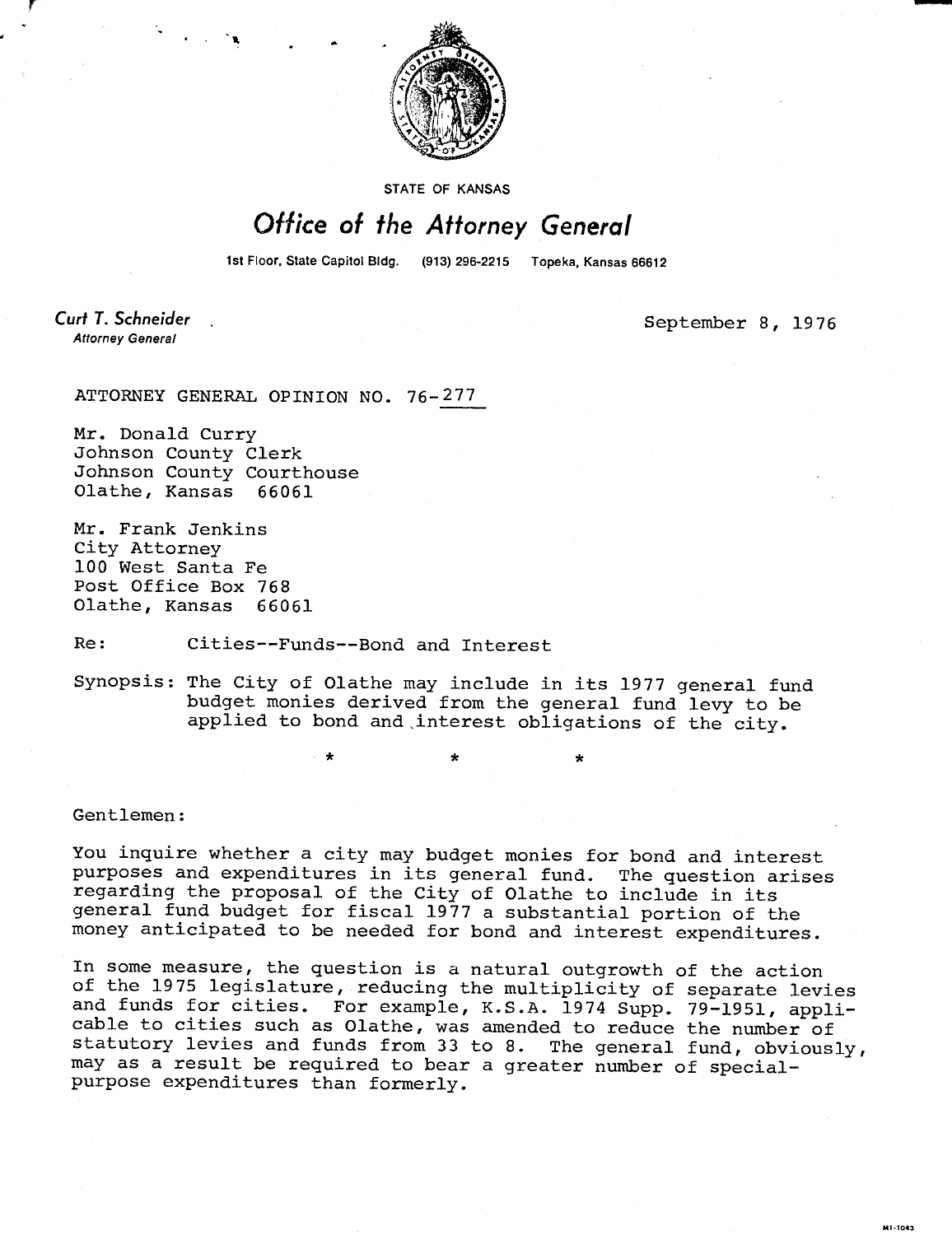Mr. Donald Curry Mr. Frank Jenkins Page Two September 8, 1976

The precise compass of permissible expenditures from the general fund has never been clearly defined. In Smith v. Haney, 73 Kan. 506, 85 Pac. 550 (1906), the plaintiff challenged a statutory provision which permitted a county to expend monies from its general fund to assist in the erection and furnishing of a new county courthouse. The court stated thus:

> "So regarded, there is no difficulty in saying that the legislature clearly meant to authorize the commissioners in their discretion to use the unexpended balance of the general revenue fund for several years toward paying for the construction of the courthouse . . . . The phrase 'general fund,' as applied to the fiscal management of a Kansas county, has a definite and well-recognized meaning. It covers the proceeds of a tax levied to provide for the usual current expenses. The building of a court-house is a special or extraordinary matter, and not one included in the purposes for which the general tax levy is made. To permit the division to that use, therefore, of any part of the unexpended proceeds of a general revenue tax would be a violation of the spirit and letter of the constitution." 73 Kan. at 508, 509.

es in

Two years later, this "definite and well-recognized meaning" became more elastic. In State ex rel. Jackson v. Board of County Commissioners, 77 Kan. 527, 94 Pac. 1004 (1908), there was again challenged an enactment authorizing the commissioners of certain counties to expend surplus funds in the county general fund for the erection of a courthouse building. The court upheld the measure. It did point out that funds involved in the latter case did not derive from ad valorem taxes. However, the statute itself applied to all surplus funds, from whatever source. The distinction between the two cases is in no wise apparent. In 1906, the court held that surplus monies in the general fund could not be used for courthouse construction. Two year later, the court held that surplus monies in the general fund could indeed be used for courthouse construction. Whatever else the cases may establish, it is clear that as long ago as 1908, the phrase "general fund" as applied to Kansas counties no longer had a very definite nor widely recognized meaning.